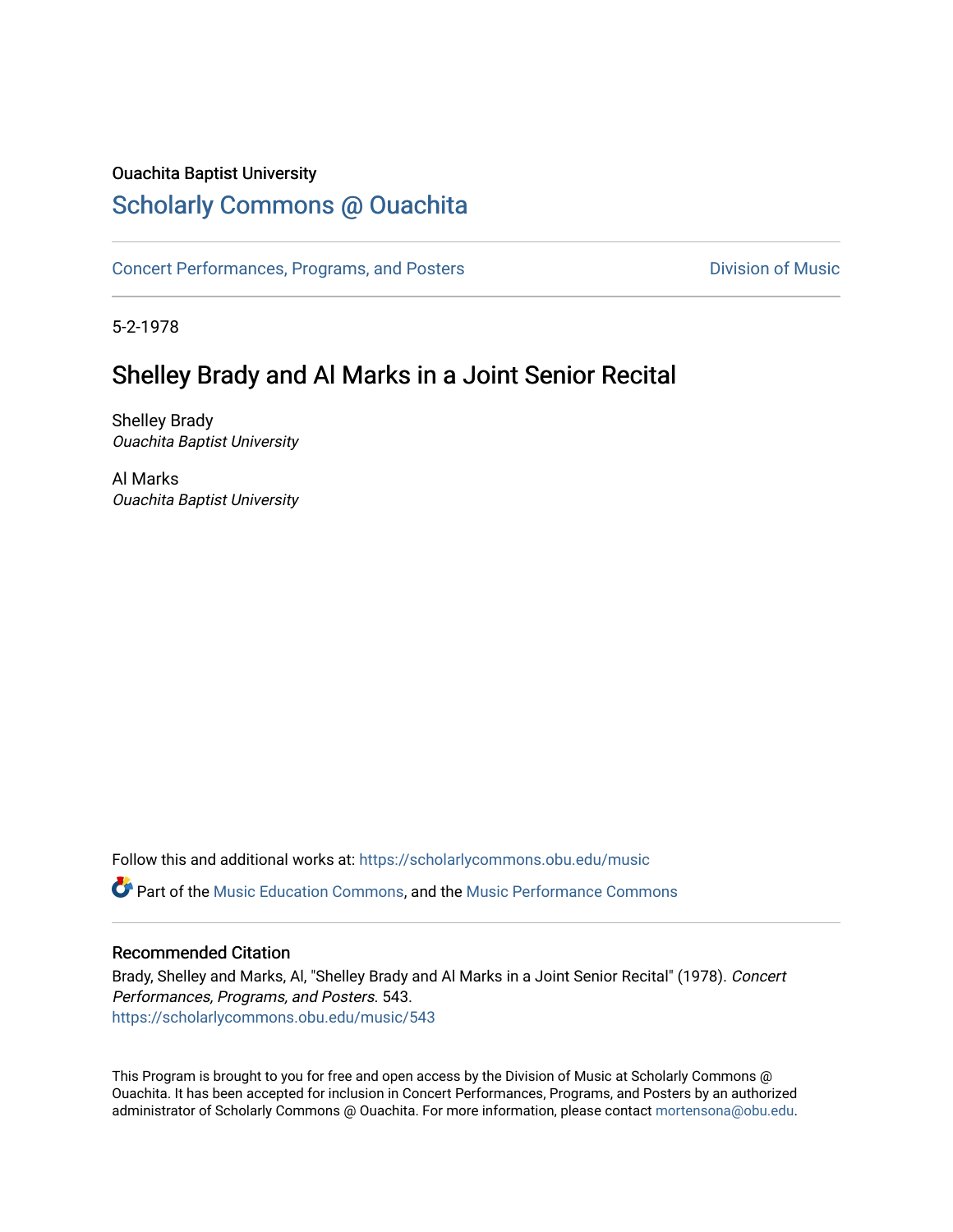# OUACHITA BAPTIST UNIVERSITY SCHOOL OF MUSIC

*presents* 

### Shelley Brady, mezzo soprano

*assisted by* 

Sylvia McDonnough

· *and* 

### AI Marks, pianist

*in* 

## Senior Recital

May 2, 1978 5:00 p.m.

Mabee Fine Arts Center Recital Hall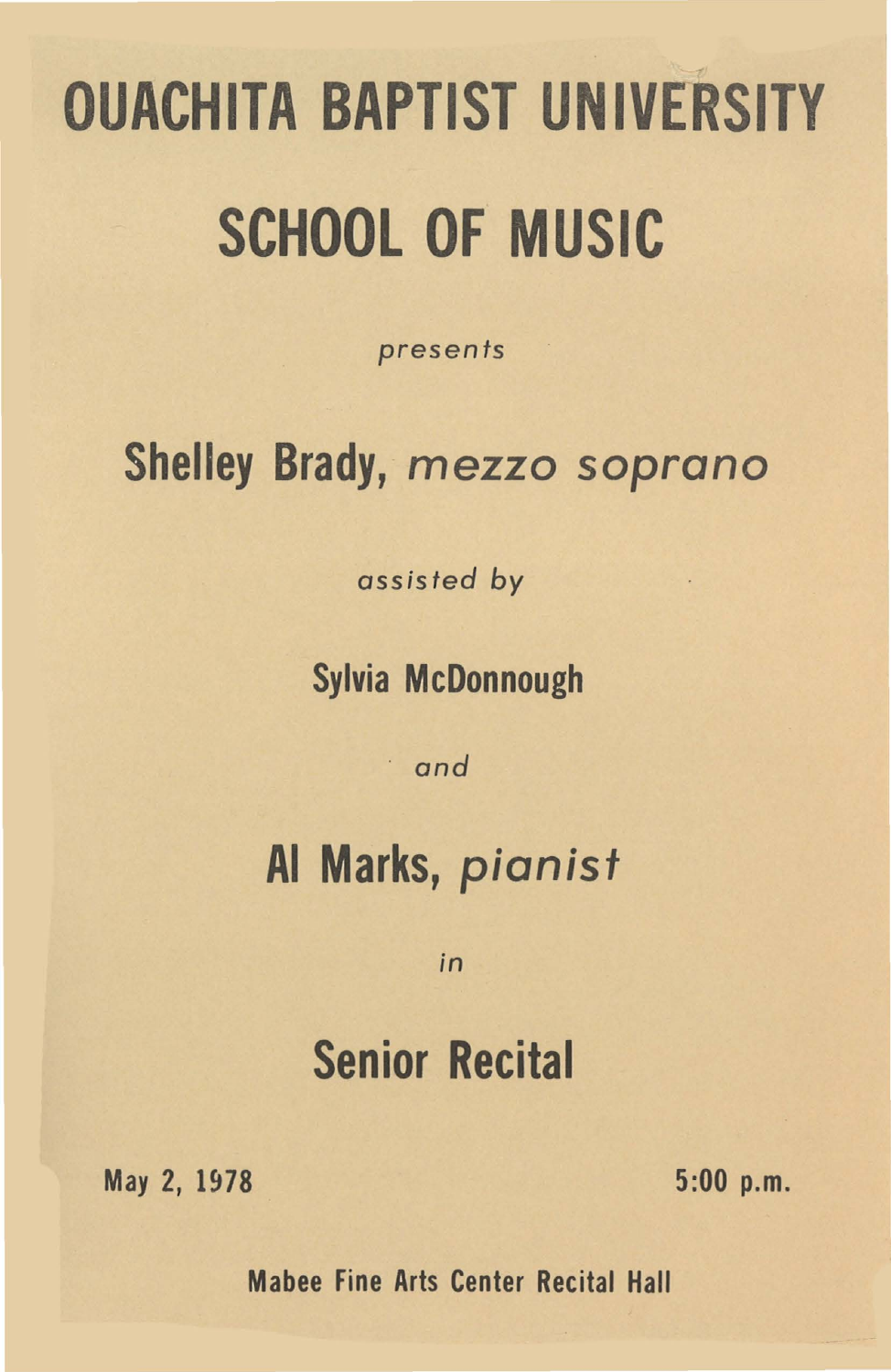### **PROGRAM**

Du bist die Ruh'

Mondnacht

Verborgenheit

L'Esclave

Les trois Prieres

Franz Schubert (1797-1828)

Robert Schumann (181Q-1856)

> Hugo Wolf  $(1860 - 1903)$

/ Edouard Lalo (1823-1892)

Emile Paladilhe ( 1844-1926)

Miss Brady

Sonata, Opus 28 Allegro

Intermezzo, Opus 119, No. 1

Etude, Opus 10, No. 7

Ludwig van Beethoven (177Q-1827)

> Johannes Brahms (1833-1897)

> > Frederic Chopin  $(1810 - 1849)$

Mr. Marks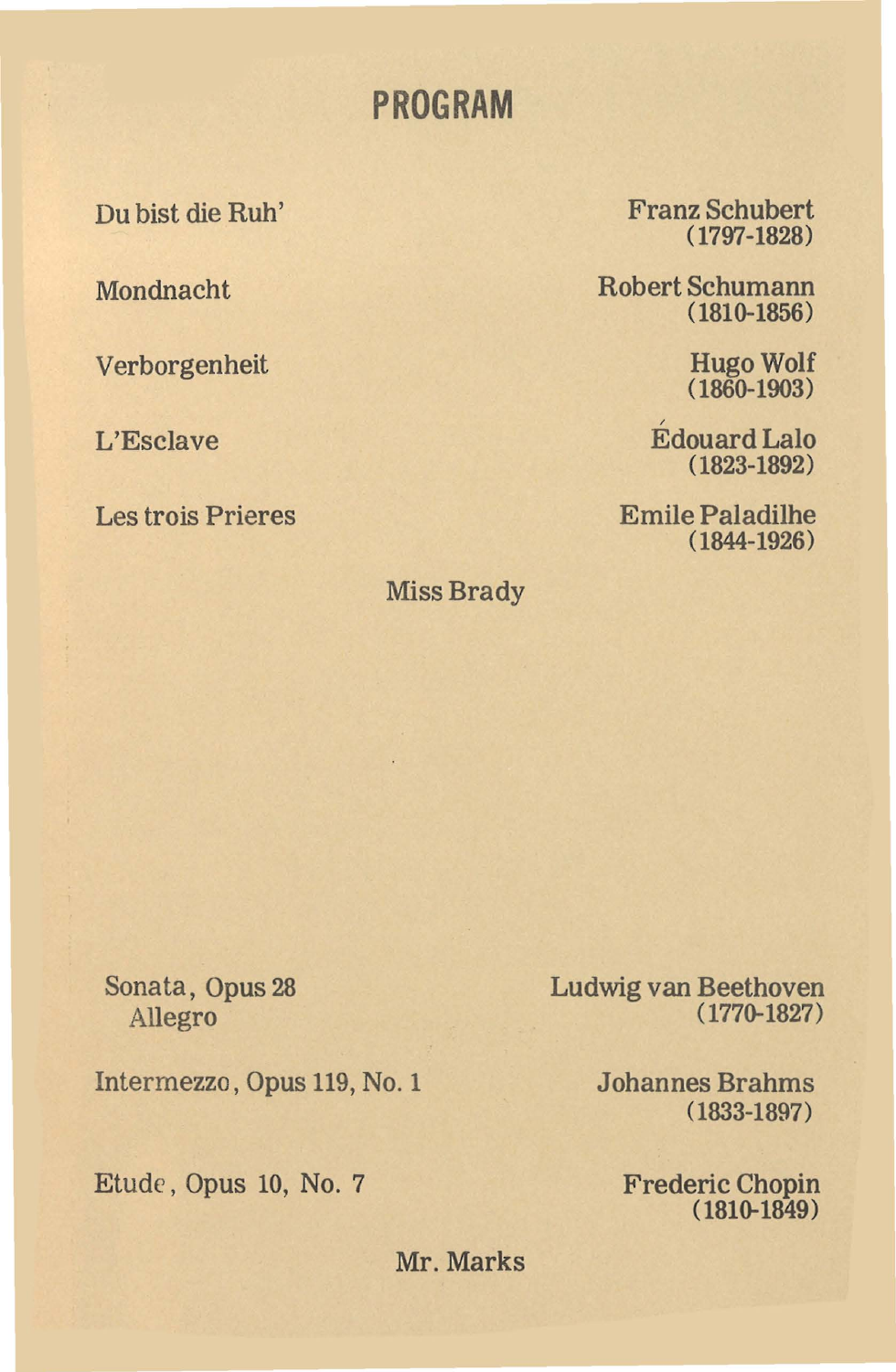0 mio Fernando from *La Favorita*  Gaetano Donizetti (1797-1848)

### Miss Brady

 $\sim$ 

Reflets dans l'eau

Allegro Barbaro

Mr. Marks

V

Come to the Fair assisted by Kelley Brady Edwards

The Lilacs

Christ is Ris'n To the Children Easthope Martin

Sergei Rachmoninoff (1873-1943)

Miss Brady

Claude Debussy ( 1862-1918)

> Bela Bartok (1881-1945)